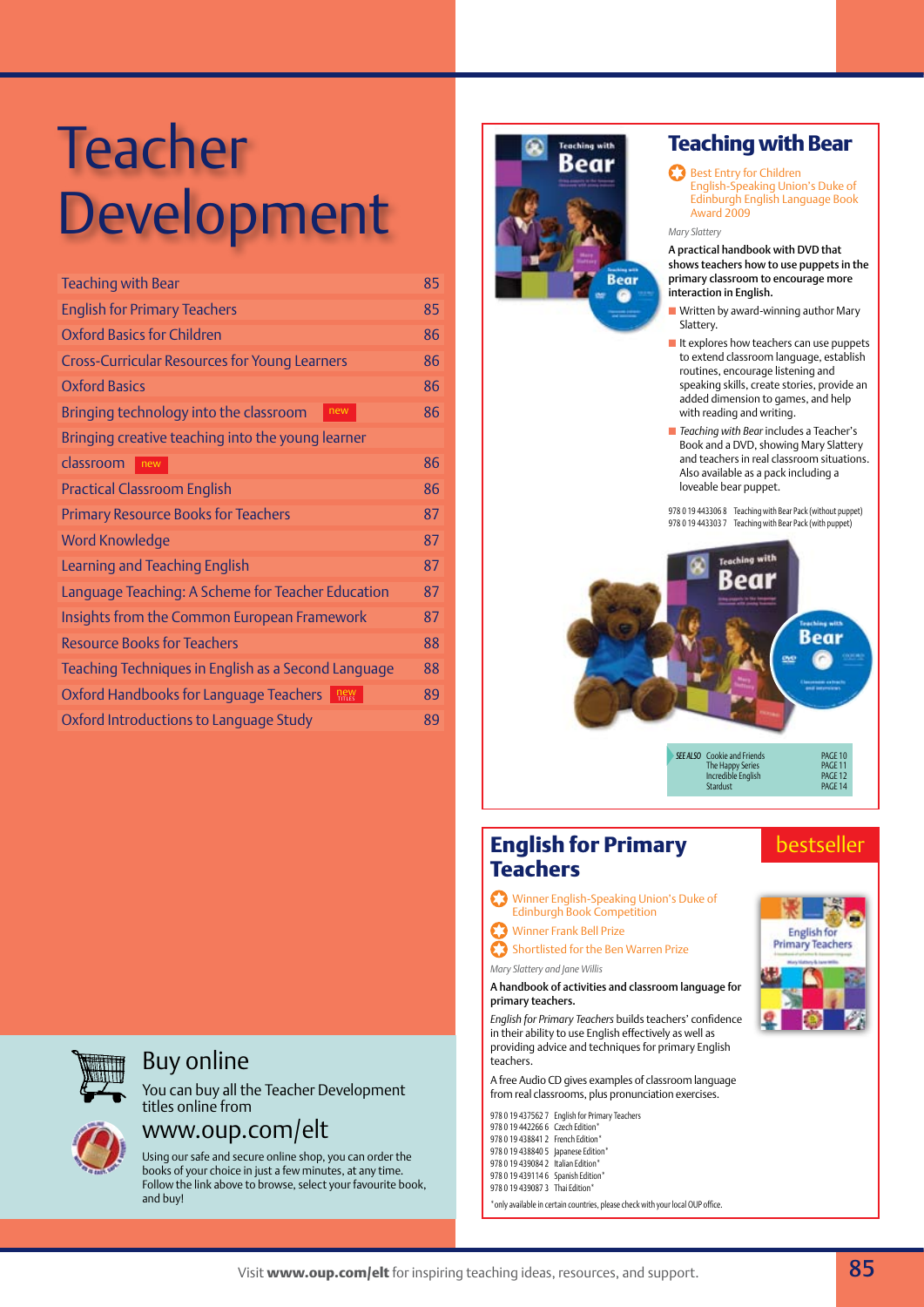

Buy online www.oup.com/elt **■**<br>(Except in France and Morocco) You can buy all these titles online from

# **Oxford Basics for children**

A series for teachers of young learners which provides adaptable teaching ideas in an easy-to-follow format.

Each unit gives details of a lesson or activity including the language point, preparation, and step-by-step guidelines for each stage.

The series can be adapted to any teaching and learning environment and is especially suited to situations where access to resources is limited.

## **Starting and Ending Lessons**

*Naomi Moir* 

Twenty-five activities to settle children into a class or bring the lesson to an end.

*Starting and Ending Lessons* focuses on children's need for constant language revision. It provides easy, adaptable activities that use movement and games to maintain variety in the classroom.

978 0 19 442299 4 Starting and Ending Lessons

# **English Through Music**

*Jane Willis and Anice Paterson*

A carefully chosen set of action games, rhymes, and simple songs which highlight useful language and develop musical skills.

- Includes 'Listen and Do' activities to develop children's ability to distinguish key sounds, tones, rhythms, and patterns.
- **n** All the language content has been carefully chosen to represent current spoken English.
- **n** No prior musical experience needed.

978 0 19 442270 3 English Through Music



## **Listen and Do**

*Hana Švecová*

Thirty short, simple, physical activities to encourage children to listen and respond to spoken English.

978 0 19 442240 6 Listen and Do

#### **Storytelling**

*Eleanor Watts*

A wide range of story genres and activity types to stimulate young learners.

978 0 19 441976 5 Storytelling

#### **SEE ALSO** Oxford Puppet Theatre **PAGE 16**

# **Vocabulary Activities**

*Mary Slattery* Twenty-five ready-to-use vocabulary activities for 4–12-year-olds.

978 0 19 442195 9 Vocabulary Activities



# **Cross-Curricular Resources for Young Learners**

*Immacolata Calabrese and Silvana Rampone* 

Many primary schools across the world are introducing Content and Language Integrated Learning (CLIL). This resource book for primary teachers provides appropriate, easy-to-use resources for teaching subjects through English.

- $\blacksquare$  Clearly explained, motivating activities.  $\blacksquare$  Attractive photocopiable worksheets.
- 
- Age-appropriate subject materials.
- $\blacksquare$  Language suitable for primary children's level of English.  $\blacksquare$  Organized by theme.
- $\blacksquare$  Subjects have been carefully chosen to suit a wide range of teaching contexts.

978 0 19 442588 9 Cross-Curricular Resources for Young Learners

# **OXFORD BASICS**

A series of short, accessible books for teachers who are new to ELT or who are looking for new creative ways of teaching with limited resources.

Each book contains twenty-five to thirty units between elementary and intermediate level. All the activities are simple and adaptable and come complete with ideas for boardwork and pictures teachers can copy. They are particularly well suited to classrooms where there are few resources.



#### **Introduction to Teaching English**

*Jill Hadfield and Charles Hadfield*

A practical guide, with lesson plans, for new teachers of English at certificate/TKT level.

Ideal for the novice teacher, this book features sixteen sample lessons with explanatory comments on the teaching techniques and methods used, covering grammar, functions, vocabulary, pronunciation, and the four skills.

978 0 19 441975 8 Introduction to Teaching English

Other titles in the series: **Activities Using Resources** *Heather Westrup and Joanna Baker*

978 0 19 442187 4 Activities Using Resources **Classroom English** 

*Bryan Gardner and Felicity Gardner* 978 0 19 437173 5 Classroom English **Cross-curricular Activities**

*Hana Švecová* 978 0 19 442188 1 Cross-curricular Activities

**Intercultural Activities** *Michaela Cankova and Simon Gill*

978 0 19 442178 2 Intercultural Activities **Presenting New Language** *Jill Hadfield and Charles Hadfield*

978 0 19 442167 6 Presenting New Languag **Simple Listening Activities** *Jill Hadfield and Charles Hadfield* 978 0 19 442168 3 Simple Listening Activities

**Simple Reading Activities** *Jill Hadfield and Charles Hadfield*

978 0 19 442173 7 Simple Reading Activities **Simple Speaking Activities** *Jill Hadfield and Charles Hadfield* 978 0 19 442169 0 Simple Speaking Activities

**Simple Writing Activities** *Jill Hadfield and Charles Hadfield*

978 0 19 442170 6 Simple Writing Activities **Teaching Grammar** *Jim Scrivener*

978 0 19 442179 9 Teaching Grammar



# **INTO THE CLASSROOM**

A new series of short, practical guides that help teachers of 6-16 year olds make sense of new teaching ideas.

## **Bringing technology into the classroom**

*Gordon Lewis*

*Bringing technology into the classroom* clearly shows how to use the range of new technologies available to English language teachers.

- Takes the reader step by step through the use of online and offline tools, e.g. word processing applications, interactive whiteboards, and the Internet.
- **n** Describes and explains computer technology in non-technical language.
- **n** Features practical classroom ideas.
- **n** Provides time-saving, confidencebuilding tips to get the best from technology.

978 0 19 442594 0 Bringing technology into the classroom

## **Bringing creative teaching into the young learner classroom**

*Lynne Cameron and Penny Mackay*  Activities, tips, and samples of classroom language for teachers and trainee teachers of children aged 5–12. Simple explanations of the theory behind the practice. The authors quide teachers through a series of suggestions of how to boost children's enthusiasm with an extra spark of creativity.

978 0 19 442248 2 Bringing creative teaching into the young learner classroom

# **Practical Classroom English**

*Glyn Hughes, Josephine Moate, and Tiina Raatikainen*

Equips teachers with the language skills needed for accurate, authentic, and idiomatic classroom management in English.

978 0 19 442279 6 Practical Classroom English (Book and Audio CD)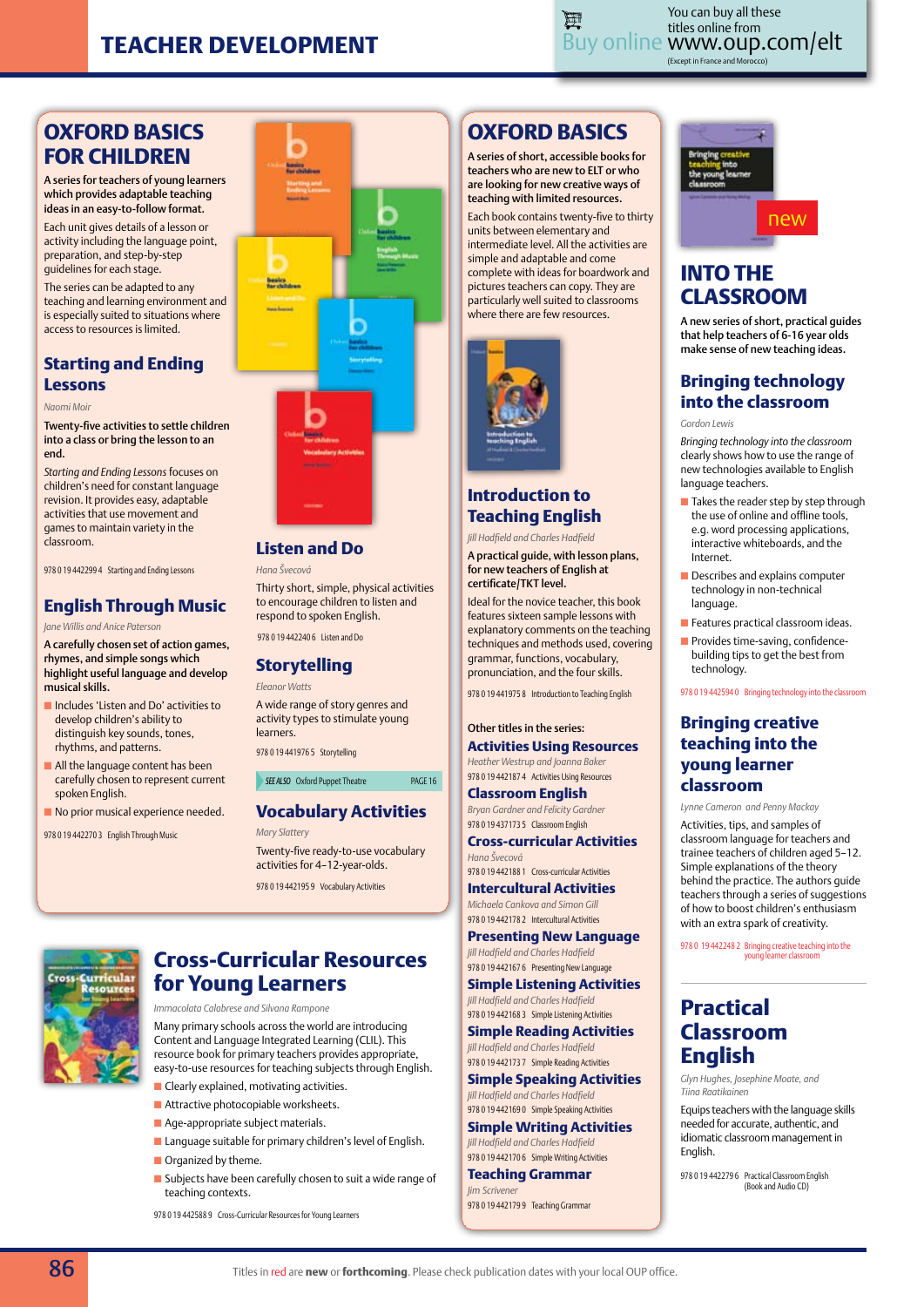# **PRIMARY RESOURCE BOOKS FOR TEACHERS**

*Series Editor: Alan Maley*

This popular series addresses the needs of primary teachers, teacher trainers, and trainee teachers. Each book contains guidance for the teacher, 60 to 100 activities for primary children, and 20 photocopiable worksheets. The activities are explained clearly and simply, with aims, age range, and level clearly laid out.

## **Storytelling with Children**

Second Edition *Andrew Wright*

A fully-revised edition of a popular *Resource Book*, with many new ideas and stories.

Stories are an ideal



PAGE 16

way of motivating children, improving listening skills, and teaching vocabulary and structures. Stories develop

awareness of the sound and feel of English, and an understanding of language in context.

978 0 19 442581 0 Storytelling with Children, Second Edition

| SEE ALSO Oxford Puppet Theatre |  |
|--------------------------------|--|
|--------------------------------|--|

## **Grammar for Young Learners**

*Gordon Lewis and Hans Mol* 

Helps teachers of young learners introduce and practise grammar in a fun and motivating way.

Steers a middle course between grammar-based and communicative approaches to teaching: meaning is the main focus of all language teaching and grammar is an intrinsic part of making meaning explicit.

- n Ready-made, enjoyable grammar activities to supplement coursebooks.
- $\blacksquare$  Strengthens grammatical accuracy in a fun and purposeful way.
- $\blacksquare$  Activities focus on key grammatical points for young learners and align with the CEF.
- **n** Contents organized by communicative goal (e.g. talking about the past), cross-referenced to grammar teaching point (e.g. past simple).
- **n** Includes activities for different learning styles.
- **n** Promotes critical and creative thinking skills and language awareness.
- $\blacksquare$  Photocopiable worksheets for many of the activities.

978 019 442589 6 Grammar for Young Learners

# **Art and Crafts with Children**

#### *Andrew Wright*

978 0 19 437825 3 Art and Crafts with Children Provides a wealth of creative activities with integrated language practice, which require minimal resources and do not need special artistic expertise on the part of the teacher.

#### **Assessing Young Learners**

**83** Winner British Council Innovation Awards 2005 Shortlisted for the Ben Warren

Prize *Sophie Ioannou-Georgiou and Pavlos Pavlou*

978 0 19 437281 7 Assessing Young Learners Helps teachers to assess children's progress in English, in a way that is appropriate for young learners.

## **Creating Chants and Songs**

*Carolyn Graham* 

*Creating Chants and Songs* shows teachers how to create jazz chants with language they are teaching, such as days of the week, numbers, and greetings.

978 0 19 442236 9 Creating Chants and Songs (Book and Audio CD Pack)

**SEE ALSO** Jazz Chants® **PAGES 17 AND 61** 

## **Creating Stories with Children**

*Andrew Wright* 

Original ideas and activities to help children tell and write stories in English. The book encourages creativity, confidence, and fluency and accuracy in spoken and written English.

978 0 19 437204 6 Creating Stories with Children

## **Drama with Children**

#### *Sarah Phillips*

Practical ideas for introducing drama activities into the English class, including mime, chants, puppets, role play, and short plays.

978 0 19 437220 6 Drama with Children

**SEE ALSO** Oxford Puppet Theatre **PAGE 16** 

## **Games for Children**

*Gordon Lewis with Günther Bedson*

A fresh and enjoyable collection of games for children aged 4–11, with guidance on integrating games into the English syllabus, useful classroom language, and classroom management.

9 78 0 19 437224 4 Games for Children

## **Projects with Young Learners**

*Diane Phillips, Sarah Burwood, and Helen Dunford*

Practical ideas and materials for planning, organizing, and carrying out project work with children aged 5–13.

978 0 19 437221 3 Projects with Young Learners

## **The Internet and Young Learners**

Runner-up British Council Innovation Awards 2006

*Gordon Lewis*

Combines Internet resources with structured classroom activities to maximize its learning potential. The activities are firmly anchored in children's experiences and include purposeful tasks with a clear language component.

978 0 19 442182 9 The Internet and Young Learners

# **Very Young Learners**

₩ **VERY YOUNG LEARNERS** 

Shortlisted for the Ben Warren Prize Shortlisted for the Frank Bell Prize *Vanessa Reilly and* 

*Sheila Ward*

Ideas and advice on teaching English to children aged 3–6, with over 80 activities including songs, games, drama, and arts and crafts.

978 0 19 437209 1 Very Young Learners

# **Young Learners**

#### Shortlisted for the Frank Bell Prize *Sarah Phillips*

Guidance for teachers who are new to

young learners (aged 6–12 years), with ideas and materials for language practice activities, including art and crafts, games, storytelling, and songs.

978 0 19 437195 7 Young Learners



# **Writing with Children**

Winner English-Speaking Union's Duke of Edinburgh Book Competition

*Jackie Reilly and Vanessa Reilly*

Provides guidance on introducing and developing reading and writing skills in English.

978 0 19 437599 3 Writing with Children

#### $\star$  AMERICAN ENGLISH



#### **Word Knowledge A Vocabulary Teacher's Handbook**

*Cheryl Boyd Zimmerman*

To know a word means to know a great deal about it – including its meaning, collocations, grammatical features, derivations, register, and appropriateness. This book presents useful and practical strategies to help readers identify learner errors, provide helpful feedback, and recognize features that may be problematic. It also offers techniques for encouraging students to become independent word learners.

978 0 19 470393 2 Word Knowledge

## **Learning and Teaching English**

#### **A Course for Teachers**

*Cora Lindsay and Paul Knight*

Ready-to-use course material and recommended reading for trainee teachers.

978 0 19 442277 2 Learning and Teaching English (Book and Audio CD)

## **LANGUAGE TEACHING: A SCHEME FOR TEACHER EDUCATION**

*Series Editors: C N Candlin and H G Widdowson* A useful resource for in-depth treatment of topics which can only be referred to briefly in general courses.

#### **Language Teaching: A Scheme for Teacher Education**

| 9/8 0 19 43/140 / Discourse Guy Cook                                        |
|-----------------------------------------------------------------------------|
| 978 0 19 437138 4 Evaluation Pauline Rea-Dickins and Kevin                  |
| Germaine                                                                    |
| <b>Winner Frank Bell Prize</b>                                              |
| 978 0 19 437132 2 Grammar Rob Batstone                                      |
| 978 0 19 437135 3 Listening Anne Anderson and Tony Lynch                    |
| 978 0 19 437197 1 Pronunciation Christiane Dalton and<br>Barbara Seidlhofer |

978 0 19 437130 8 Reading *Catherine Wallace* 978 0 19 437134 6 Speaking *Martin Bygate* 978 0 19 437139 1 Syllabus Design *David Nunan*

978 0 19 437136 0 Vocabulary *Michael McCarthy* 978 0 19 437141 4 Writing *Christopher Tribble*

#### **Insights from the Common European Framework**

*Editor: Keith Morrow* 

Explains the Common European Framework and its relevance to EFL professionals. Essential reading for people who need an accessible introduction to the CEF.

978 0 19 430950 9 Insights from the Common European ework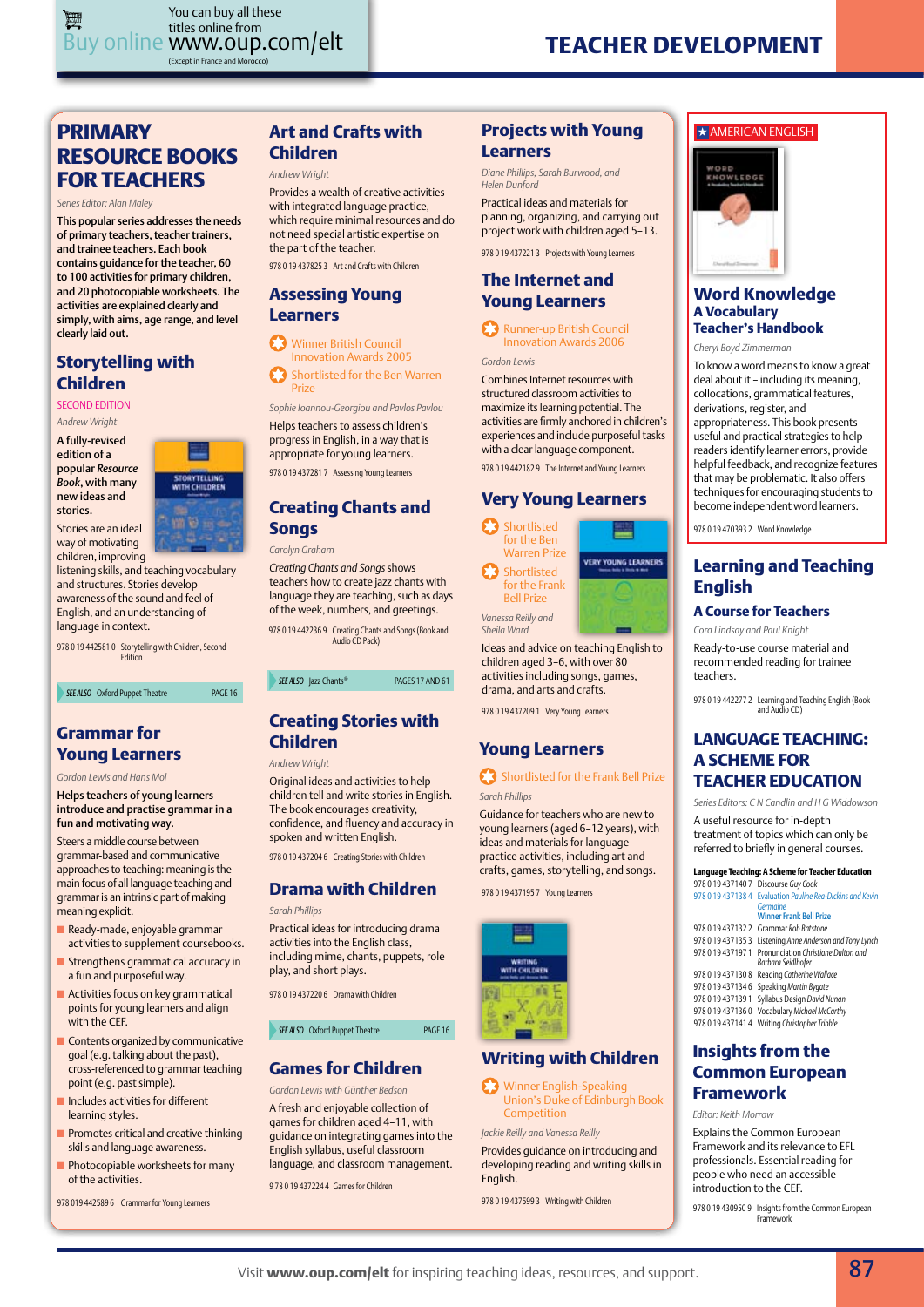

Buy online www.oup.com/elt (Except in France and Morocco) You can buy all these titles online from

# **RESOURCE BOOKS FOR TEACHERS**

*Series Editor: Alan Maley*

This extremely popular series gives teachers practical advice and guidance, together with resource ideas and materials for the classroom.

The series is aimed at teachers of secondary and adult learners.



## **Drama and Improvisation**

*Ken Wilson*

Designed to enliven English classes through drama activities and activate students' imagination and creativity.

Fifty-six classroom activities requiring minimal preparation, ranging from shorter and less demanding to longer and more complex activities, culminating in a series of original dramatic sketches.

978 019 442580 3 Drama and Improvisation



**Images**

*Jamie Keddie*

*Images* demonstrates how virtually any text-based activity can be enhanced through the use of images.

*Images* argues that words and images are inseparable, and shows how images can be used to support the teaching of productive and receptive language skills, grammar, pronunciation, vocabulary, and more.

- $\blacksquare$  Includes 61 activities and 35 original images
- $\blacksquare$  Examines the possibilities for using a wide range of original images and resources including art, photography, advertising, the Internet, and student-generated images.

978 019 442579 7 Images

## **Exam Classes**

*Peter May* 978 0 19 437208 4 Exam Classes

**Film** *Susan Stempleski and Barry Tomalin* 978 0 19 437231 2 Film

**Global Issues** *Ricardo Sampedro and Susan Hillyard* 978 0 19 437181 0 Global Issues

**Grammar** ed English-Speaking Union's Duke of Edinburgh Book Competition *Scott Thornbury* 978 0 19 442192 8 Grammar

**Grammar Dictation** *Ruth Wajnryb* 978 0 19 437004 2 Grammar Dictation

**Homework**

*Lesley Painter* 978 0 19 437574 0 Homework

**The Internet** *Scott Windeatt, David Hardisty, and David Eastment* 978 0 19 437223 7 The Internet

#### **Learner-based Teaching**

*Colin Campbell and Hanna Kryszewska* 978 0 19 437163 6 Learner-based Teaching

**Listening** Winner Frank Bell Prize *Goodith White*

978 0 19 437216 9 Listening **Literature, Second Edition**

*Alan Maley and Alan Duff* 978 0 19 442576 6 Literature, Second Edition

**Music and Song** *Tim Murphey* 978 0 19 437055 4 Music and Song

**Newspapers**

*Peter Grundy* 978 0 19 437192 6 Newspapers

**Project Work, Second Edition** *Diana Fried-Booth* 978 0 19 437225 1 Project Work, Second Edition

**Pronunciation** *Clement Laroy* 978 0 19 437087 5 Pronunciation

**Storybuilding**

*Jane Spiro* 978 0 19 442193 5 Storybuilding **Teenagers**

*Gordon Lewis* 978 0 19 442577 3 Teenagers

**SEE ALSO PROFESSIONAL/BUSINESS PAGE 32** 

978 0 19 442575 9 English for Specific Purposes

**English for Specific** 

**Advanced Learners**

Addresses the needs of very advanced learners who wish to improve their

Defines the distinctive learning style of advanced learners and challenges them both by introducing new activities and by engaging them in familiar activities at a higher level of proficiency.  $\blacksquare$  90 activities focusing on productive and receptive skills, vocabulary, grammar, and culture.  $\blacksquare$  Designed for use as self-study, in one-to-one situations, or in small groups.

*Alan Maley*

proficiency further.

**Advanced Learners** 

Practical advice for teaching vocational English to any profession. This versatile book helps teachers identify and teach the language areas - such as health and safety, instructions, and customer relations - which are common to the majority

of different vocations. **n** Over 80 generic classroom

 $\blacksquare$  Needs analysis helps teachers design a course that covers what students need for their working

activities.

environment.  $\blacksquare$  Adaptable activities are transferable across different

vocations.

Other titles in the series: **Beginners** *Peter Grundy* 978 0 19 437200 8 Beginners **Classroom Dynamics**

978 0 19 437147 6 Classroom Dynamics **Conversation** *Rob Nolasco and Lois Arthur* 978 0 19 437096 7 Conversation

**Creative Poetry Writing**

978 0 19 442189 8 Creative Poetry Writing **Cultural Awareness** *Barry Tomalin and Susan Stempleski* 978 0 19 437194 0 Cultural Awareness **Dictionaries** *Jon Wright*

*Jill Hadfield*

*Jane Spiro*

**Purposes** *Keith Harding*

978 019 442194 2 Advanced Learners

#### **Teaching Other Subjects Through English**

*Sheelagh Deller and Christine Price* 978 0 19 442578 0 Teaching Other Subjects Through English

#### **Vocabulary, Second Edition**

*John Morgan and Mario Rinvolucri* 978 0 19 442186 7 Vocabulary, Second Edition

**Writing, Second Edition** *Tricia Hedge* 978 0 19 442190 4 Writing, Second Edition

978 0 19 437219 0 Dictionaries *See also* ELT Journal page 92

# **TEACHING TECHNIQUES IN ENGLISH AS A SECOND LANGUAGE**

*Series Editors: Russell N Campbell and William E Rutherford*

This series is designed to meet the needs of the busy classroom teacher. Teachers new to ESL will rely on these books for practical, step-by-step guidance. Experienced teachers will find new teaching applications for many of the principles they already value, and thought-provoking questions to stimulate further exploration.



#### **Techniques and Principles in Language Teaching** *Diane Larsen-Freeman*

A popular introduction to language teaching methodology, which describes different methods and approaches in language teaching.

- $\blacksquare$  Provides practical, step-by-step guidance for new teachers. Clear and jargon-free.
- **Suitable for in-service and initial** teacher training, and pre-course reading for MA students.
- $\blacksquare$  Introduces more experienced teachers to new approaches and teaching ideas.
- **Cartoons and illustrations.** redrawn for this edition.

#### **Teaching Techniques in English as a Second Language**

| 978 0 19 435574 2 Techniques and Principles in Language<br>Teaching, Second Edition<br>Diane Larsen-Freeman    |
|----------------------------------------------------------------------------------------------------------------|
| 978 0 19 434134 9 Techniques and Resources in Teaching<br>Reading Sandra Silberstein                           |
| 978 0 19 434191 2 Techniques and Resources in Teaching<br>Grammar Marianne Celce-Murcia and<br>Sharon L Hilles |
| 978 0 19 434131 8 Techniques in Teaching Writing<br><b>Ann Raimes</b>                                          |
| 978 0 19 434130 1 Techniques in Teaching Vocabulary<br>Virginia French Allen                                   |
| 978 0 19 434132 5 Techniques in Testing Harold S Madsen                                                        |

88 Titles in red are **new** or **forthcoming**. Please check publication dates with your local OUP office.